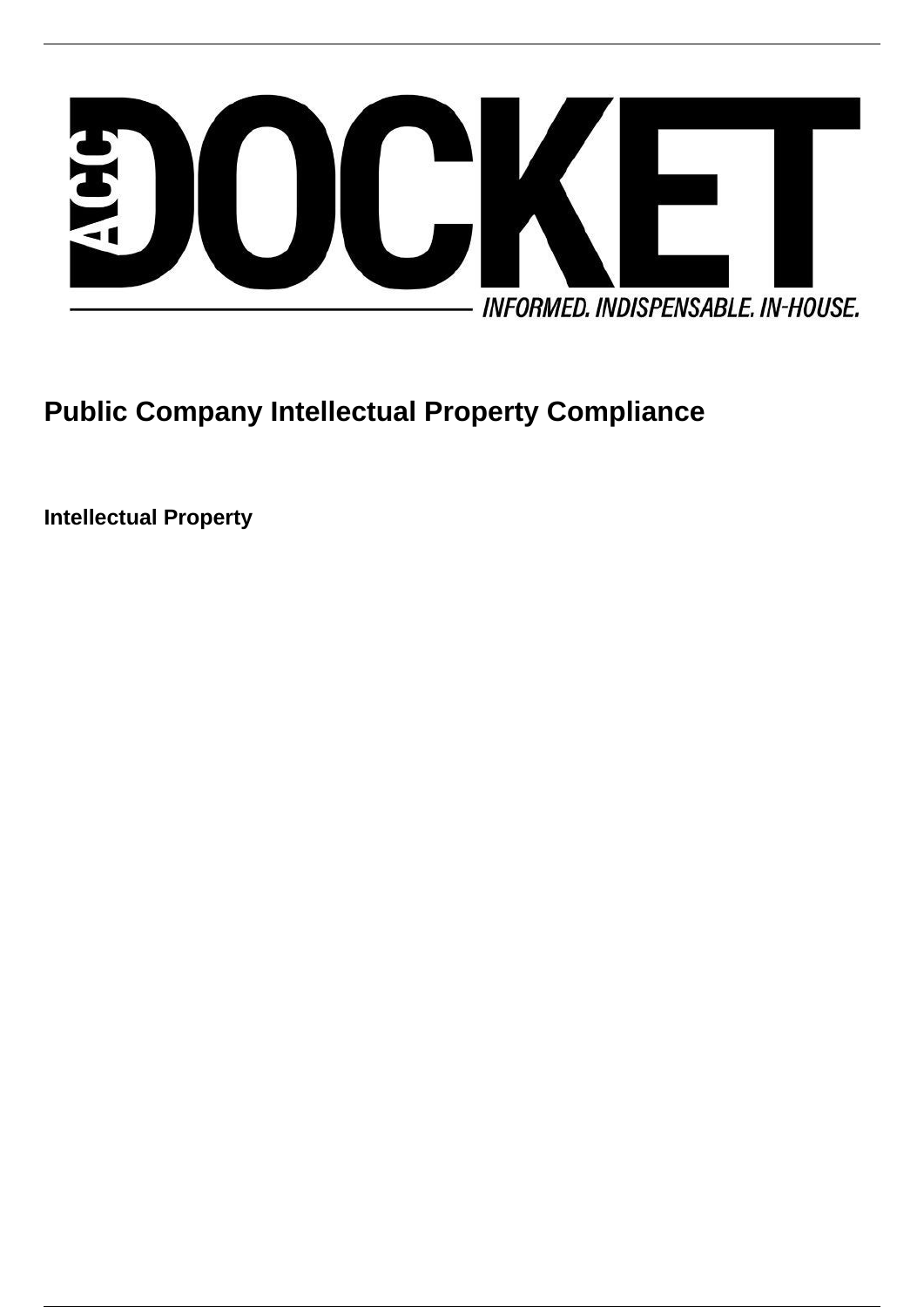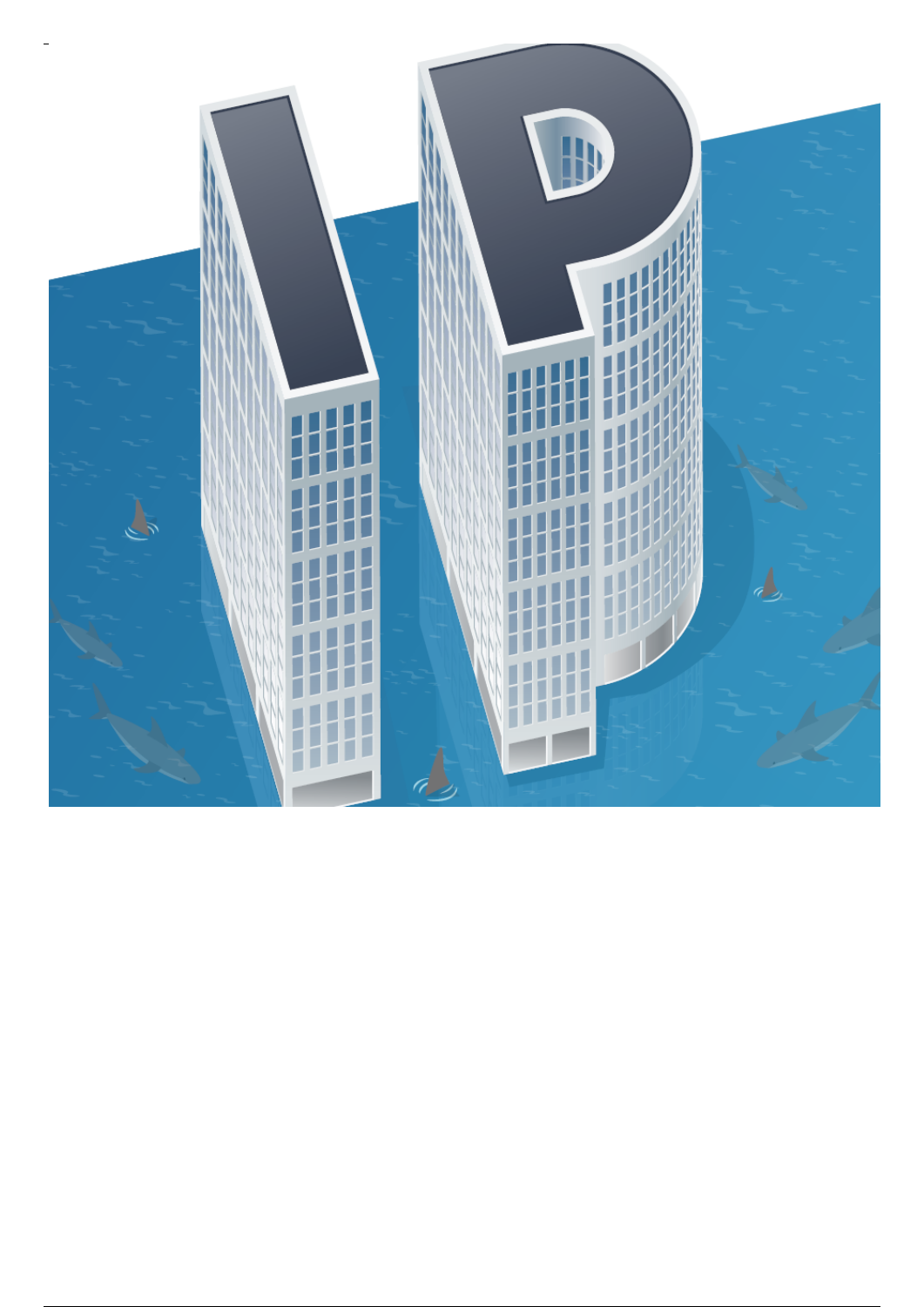

## **CHEAT SHEET**

- **New territory.** The dramatic rise in the importance of intellectual property has led to a growing need to disclose financial statements to meet global rules and regulations.
- **Compliance importance.** It is vital that in-house counsel act in accordance with the Sarbanes-Oakley Act to ensure that the exact monetary value of a client's intellectual property holds.
- Client watching. Ensuring that your client is compliant and diligent with intellectual property laws is an essential step to strengthening the value of intellectual property.
- **Naked licensing.** It is the responsibility of in-house counsel to police the protection of their client's trademark against looming competitors.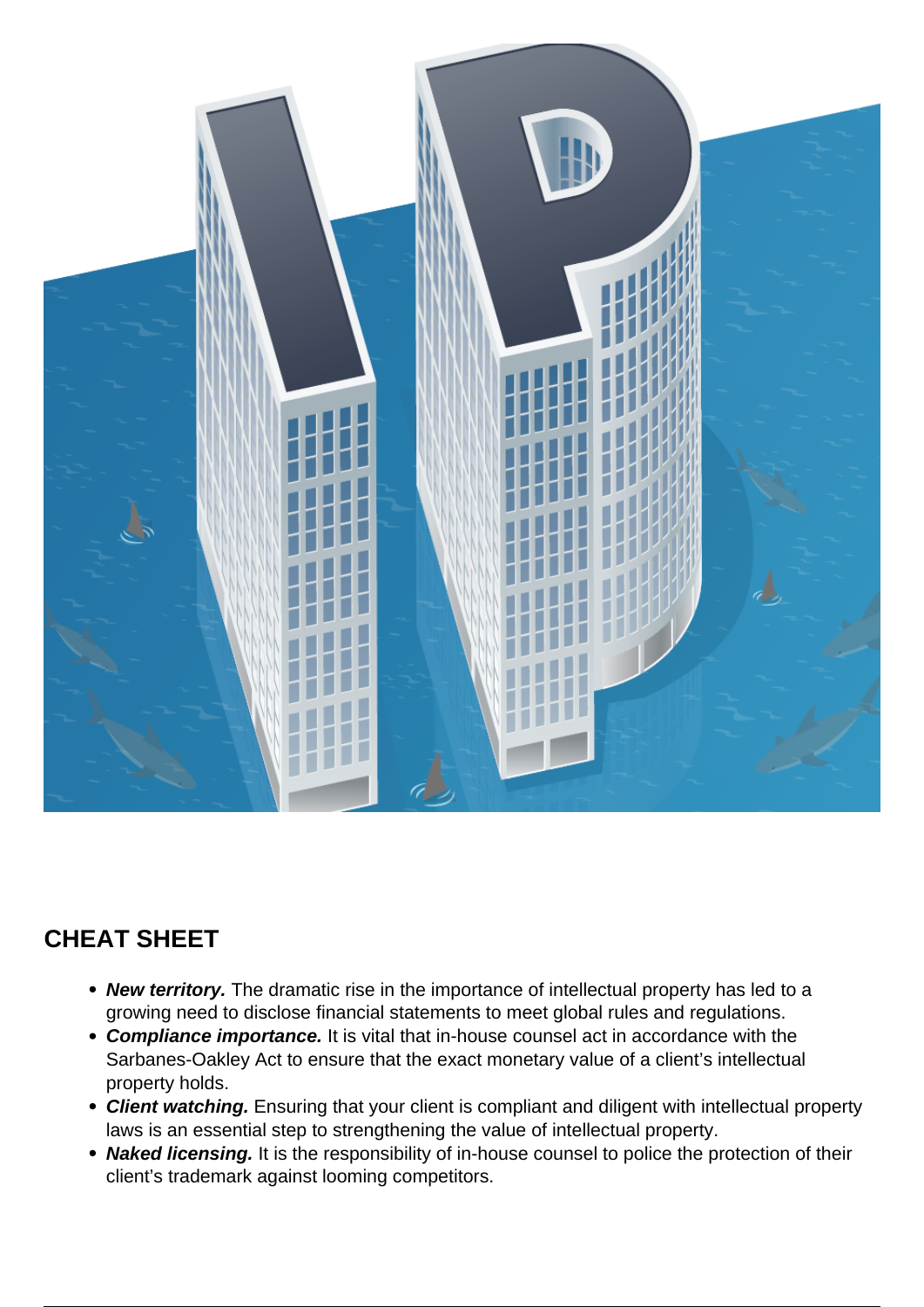Intellectual property is one of a public company's most valuable, yet potentially most volatile assets. As a material and valuable asset class to your client, it is critical that in-house counsel ensure that it is legally protected, correctly reported, and maintained. This is extremely challenging. It is particularly so in an ever-changing web and social media driven environment where global brands and products can find fortune one day, and be on the defensive the next. For publicly traded companies on a global scale, your role as in-house counsel becomes even more involved. Laws and regulations are blurring, overlapping, and requiring heightened coordination between the accountant and counsel roles when it comes to intellectual property maintenance and reporting. The lack of consistent international norms, and the presence of distinct legal requirements for maintaining and reporting intellectual property in different countries, continues to challenge global counsel. This requires a skilled set of hands in ensuring that country-by-country legal requirements are met, while developing and implementing a highly efficient overall global portfolio strategy.

As the web and related IT developments have accelerated in importance over the last two decades, intellectual property has become a larger and larger percentage of total corporate assets. Current estimates suggest that intellectual property constitutes between 25 to 50 percent of the balance sheet of many companies, totaling trillions of dollars of the asset values of public markets. The value of brands, necessarily linked to the goodwill of a company by law and accounting practice, are one of, if not the most, important element of this growth in intellectual property value.

Considering its tremendous value, it is in the best financial interest of all companies to ensure their brands and other intellectual property assets are well documented, strongly protected, correctly valued, adequately policed, systematically enforced, and statutorily maintained by compliant legal practices. Fiduciary duties of all companies require officers and directors to ensure that corporate assets are adequately maintained, protected, and not allowed to turn to "wastage." As a result, they are also required to comply with federal and state law to maintain and account for such assets. Additionally, best corporate compliance practices dictate that beyond fiduciary duty, your client company have in place systems that ensure such assets are addressed in a manner that allows them to be stable or grow in value.

Since the passage of the Sarbanes-Oxley Act, however, this is even more important for US publicly traded company in-house counsel. This is because their clients are required by law to account for their intellectual property assets in periodic filings with the SEC. These filings are required by law to be true, correct, and backed up by replicable systems that render them compliant. Before those of you that are not public company in-house counsel turn the page, take into consideration that the "exit strategy" of many private companies is acquisition or merger. There is no "safe harbor time" for a private company to be acquired or merged and not be compliant with the law. Accordingly, private company counsel who are advising their clients regarding merging with or being acquired by a public company must be mindful of their client's intellectual property and systems such that they can be readily merged and conformed with those public company requirements. For public companies listed on exchanges outside of the United States, it is similarly critical that intellectual property be properly identified, catalogued, managed, and valued. While specific statutory requirements may differ from country to country and exchange to exchange, the same fundamental practice and consequential reporting considerations for intellectual property assets apply.

Outlined below are sections of Sarbanes-Oxley that affect intellectual property and five steps that a company should follow to ensure it is Sarbanes-Oxley compliant with regard to intellectual property.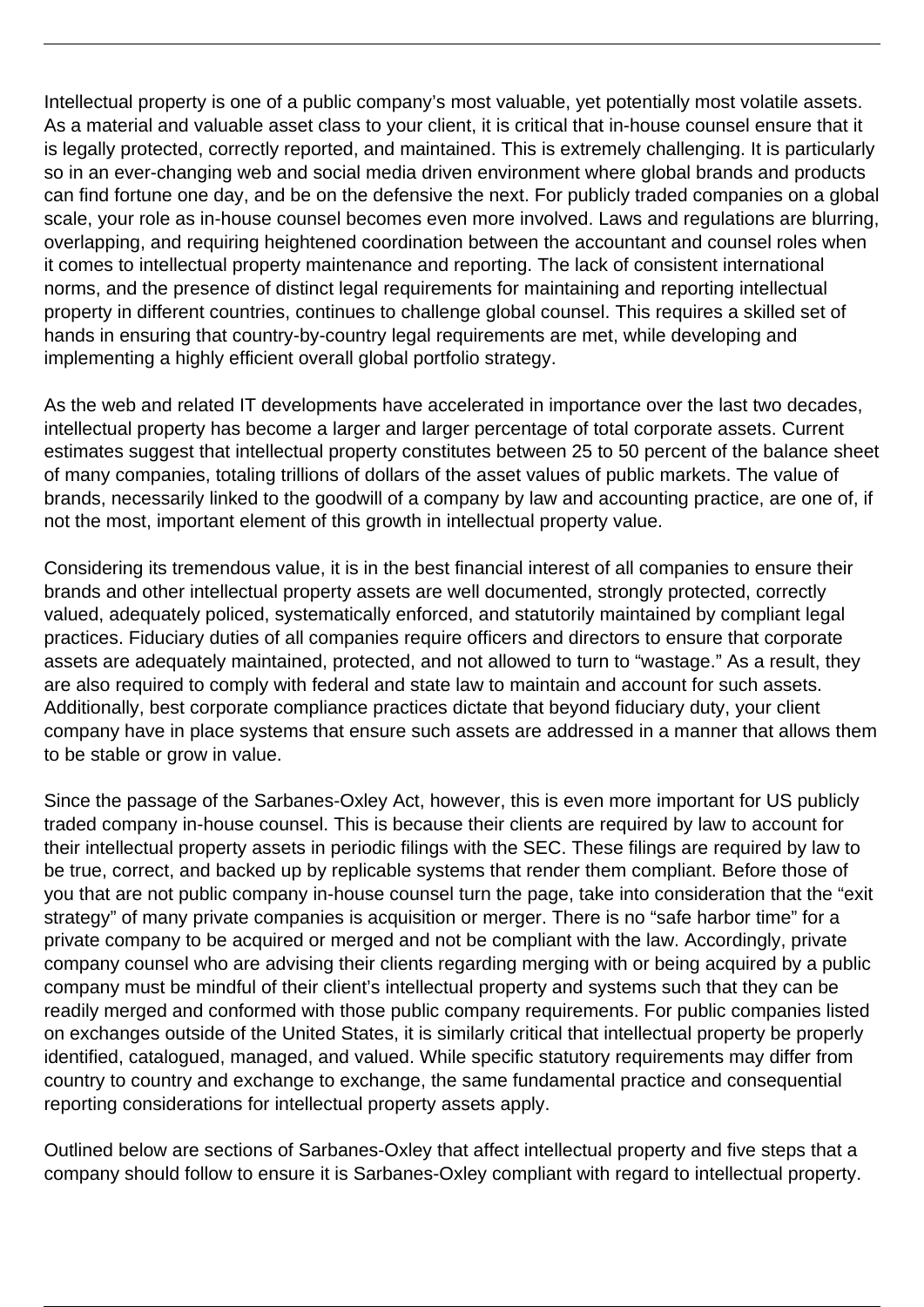## **Sections of Sarbanes-Oxley that affect intellectual property**

Sarbanes-Oxley has five sections particularly relevant to a public company's intellectual property management and accounting practices. They are as follows:

- 1. **Sarbanes-Oxley Section 302** requires a corporation's signing officers (the principal executive officer or officers and the principal financial officer or officers, or persons performing similar functions) to certify the accuracy of financial reports. They must certify that disclosure and internal controls and systems, which have been designed to ensure that relevant material information are in place and have been made known to them. They must also ensure that such systems and controls have been reviewed for efficacy.
- 2. **Sarbanes-Oxley Section 401** requires that financial statements include all material off balance sheet transactions, arrangements, and obligations. These must also include contingent obligations. Such reported transactions, arrangements and obligations should be those that may have a material effect on the public company's financial condition, changes in financial condition, liquidity, or significant portions of expenses or revenue.
- 3. **Sarbanes-Oxley Section 404** requires that annual reports contain a declaration of internal control on financial reporting. Such a declaration should state that it is the responsibility of management and the external auditor to establish and maintain internal control structures and procedures for financial reporting. They must provide a review of the effectiveness of said structure and procedure.
- 4. **Sarbanes-Oxley Section 409** requires that publicly traded companies report material changes in the financial conditions or operations of the company. This reporting needs to be done on a "rapid and current basis." The SEC adopted amendments in 2004. These amendments expand the categories of events that require a Form 8-K filing. They also set out that such reports must be filed no later than four days following the reportable event.
- 5. **Sarbanes-Oxley Section 906** establishes criminal penalties for the failure of corporate officers to adequately certify the content of such periodic reports. The penalties imposed are not trivial in nature. Corporate officers who certify any statement knowing that the statement does not comply are subject to a fine of up to US\$1 million. They may also be imprisoned for up to 10 years, or both penalties may be imposed.

None of these sections outline specific rules with regard to intellectual property. It is the overall purpose, however, of Sarbanes-Oxley to require more precise and comprehensive accounting and reporting. This includes all of a company's assets impacting company earnings, and material assets in particular. Intellectual property is frequently such a material asset class.

It is now well accepted that a company's overall value is increasingly related to the value of its intellectual property. Accordingly, your client's officers cannot truthfully certify that the financial reports fairly represent your company's financial condition without knowing the dollar value of its intellectual property. In order to know and correctly assess the value of its intellectual property, a company must first know the intangible assets it holds, as well as its legal status. This is also important due to accounting requirements for public company audits. Financial Accounting Standards Board "FASB" Statement no. 141 relating to intangible asset identification for a corporate acquisition, and FASB Statement no. 142 relating to annual intangible asset fair value measurement, both require companies to measure and report on acquired intangible asset financial performance.

Similarly, your client company officers cannot truthfully certify that your company has adequate internal controls in terms of financial reports unless there is clear and regular communication between those who are involved in creating, using, policing, enforcing, and maintaining the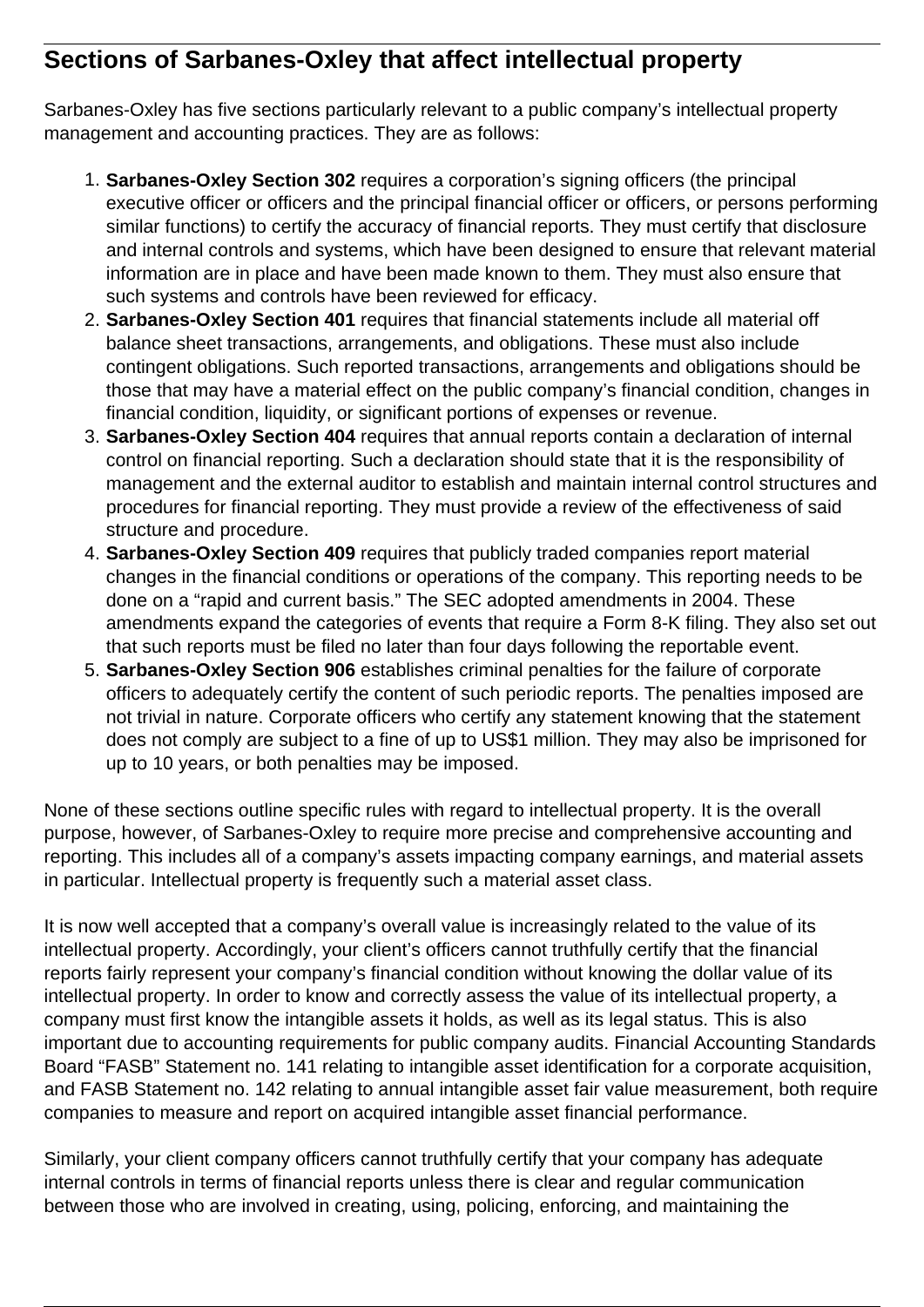company's intellectual property and those responsible for financial reporting. This requires a new level of communication between in-house counsel and your accounting and financial professionals internally. It also requires a new level of understanding regarding what is required to maintain the legal strength of intellectual property assets, as well as tracking and accounting for their status.

Considering that your client's officers may face criminal penalties if the statements they certify are deemed to be materially false, it is extremely important for companies to take the necessary steps of ensuring their filings are Sarbanes-Oxley compliant. Following the steps outlined below will help ensure your client is compliant with regard to its intellectual property assets.

## **Steps to follow to ensure your company is Sarbanes-Oxley compliant for IP Asset Valuation**

The Sarbanes-Oxley Act clearly affects intangible assets, but the specific requirements with regard to intellectual property assets have not yet been fully defined in detail by the act, the courts, or the SEC. Although the precise requirements under the act may still be open to interpretation, disclosure and controls are still required and the penalties for non-compliance are quite stringent, as noted above. Fiduciary duties, however, are clear. Intellectual property is subject to the same laws in this regard as other material assets. This is particularly true for those associated with avoiding wastage, reduction in value, and proper maintenance.

The Sarbanes-Oxley Compliance Journal recommends the following five intellectual property best practices be implemented by all public companies:

### **1. Inventory IP assets**

A company's intellectual property assets are like other assets. To be effective, an inventory of such assets is required to be undertaken. This is a necessary first step before the company can accurately assess how those assets contribute to the financial performance of a company. At a minimum, the areas to be examined include: (1) patents issued and pending; (2) inventions captured as trade secrets; (3) works of authorship, such as advertising, videos, manuals, websites, marketing material, creative works, and software; (4) business processes and trade secrets that are not inventions (particularly given the new US Federal law on trade secret protection); and (5) logos, trade dress, design marks, word-based trademarks, and service marks. All of these categories reviewed above need to be inventoried domestically and internationally.

### **2. Determine the value of each IP asset inventoried**

Once the intellectual property assets have been inventoried, it must then be determined how important each of these individual IP assets is to the financial performance of your client. Such assets can be categorized in as simple a manner as "essential," "useful," "minimally useful," "to be abandoned," etc. Once it is determined which assets are most and materially important to your client, there can be an assessment undertaken. That assessment should be of how well those assets have been identified, protected, policed, enforced, and maintained from a best practices intellectual property perspective.

### **3. Establish an IP protection plan**

The value of intellectual property is created or lost depending on how well it is protected, policed,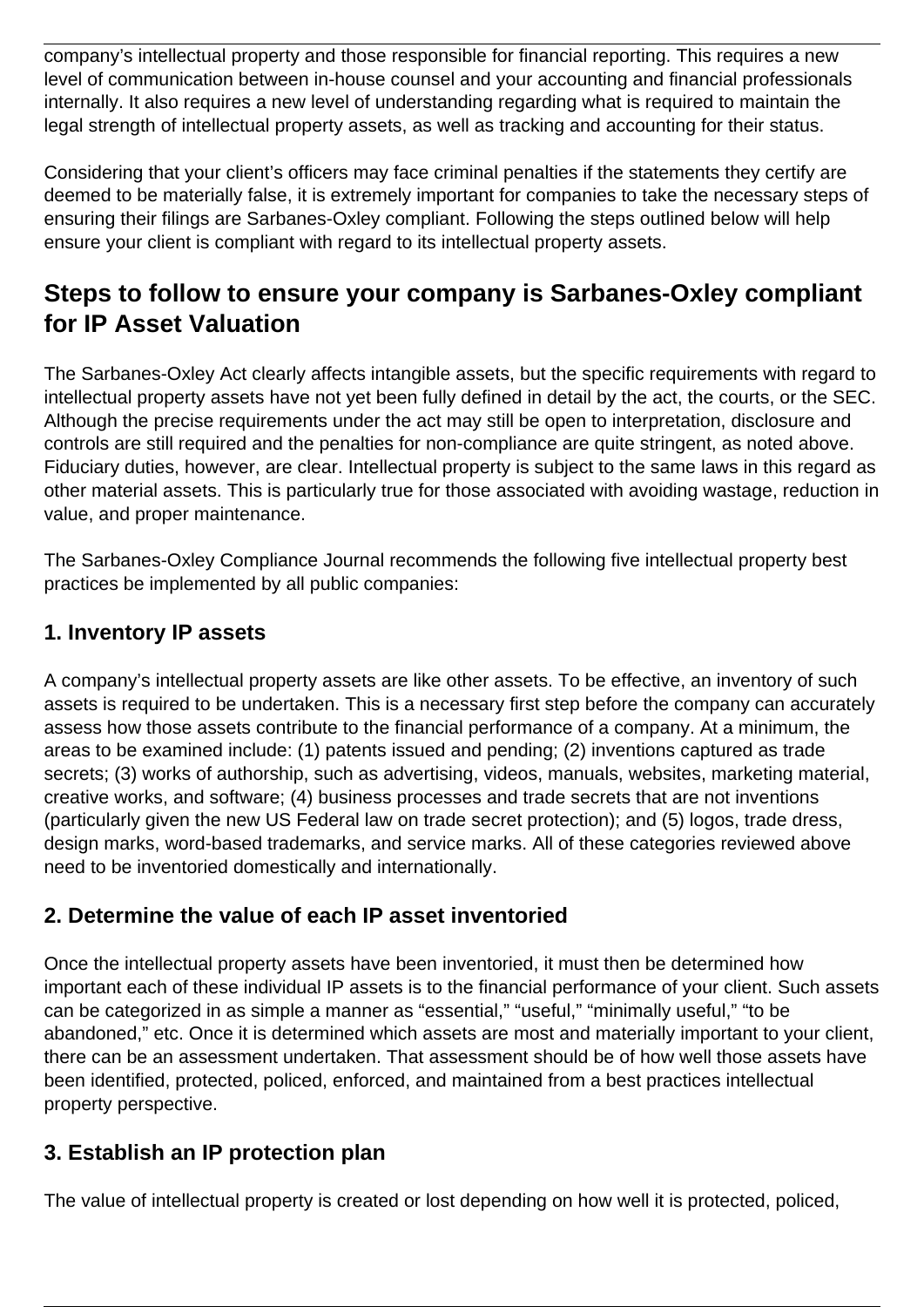enforced, and maintained. Accordingly, it is imperative that public companies establish a systematic plan for protecting their intellectual property. The level of effort and resources directed to such plan should be dependent on the value of the IP asset portfolio to the business of the company. For brands and copyright, adequate protection necessarily includes regular policing, enforcement, maintenance, and active monitoring of any prospective or actual erosion of rights.

At a minimum, a docket, or intellectual property management system, should be established to monitor upcoming deadlines for all intellectual property assets. Adequate clearance checks should be conducted before using a new brand or trademark to avoid infringement, as well as obtaining a written opinion of counsel to avoid potential treble damages claims. National and international registrations should be sought for all key intellectual property assets at use in business units. The same should be true for corresponding domain names.

These assets need to match the geographical and jurisdictional areas in which your client is actually doing business. Companies should also engage a watching service. That service should regularly and systematically police and monitor for infringement for all your client's material intellectual property assets, at a minimum, and all of its intellectual property assets as a best practice. These need to be undertaken in all of the jurisdictions where your client does business to avoid or diminish the risk of potential loss of rights. This is particularly important after an acquisition or merger to ensure that value in the continuity and contemplated growth of the acquired business is not lost.

#### **Duty to police and the Lanham Act**

In the case of maintaining trademarks for your client, in-house counsel need to be aware of the affirmative obligations to police and defend. The federal trademark law, codified in the Lanham Act, does not explicitly state that trademark owners have a duty to police their marks against infringement. However, the federal courts have interpreted the Lanham Act to carry such an affirmative duty. A common defense to claims of trademark infringement is the trademark owner has engaged in naked licensing or use, and effectively abandoned the mark. This is frequently as a result of a lack of policing, and lack of the subsequent enforcement of rights in its brands.

The courts have derived the naked licensing doctrine from two key provisions in the Lanham Act. 15 U.S.C. § 1125(b)(2) provides that abandonment is a defense to infringement against an incontestable mark. 15 U.S.C. § 1127 defines a mark to be abandoned "when any course of conduct of the owner, including acts of omission as well as commission, causes the mark to become the generic name for the goods or services on or in connection with which it is used or otherwise to lose its significant as a mark." Such loss of rights frequently occurs well before the USPTO cancels a mark, as many marks can be constructively abandoned through lack of policing well before the USPTO may become aware of the issue. This duty to police also extends to an affirmative duty to police licensees (those that use the mark with consent) and to adequately control how licensees use the licensor's mark. Internationally, other countries have similar laws and requirements in many jurisdictions.

There are many degrees between having a "strong" mark and one that is deemed to be generic. A failure to adequately police, and enforce, a mark frequently leads to "dilution," where other parties use the same or similar marks for non-identical goods and services. They may also file applications with the government in other classes of trademark use and therefore restrict the rights of expansion that a mark owner may have otherwise had. Lastly, they may allow infringers to continue to use marks substantially similar to, or identical to, your client's mark. In the first instance this restricts your client's geographic use of the mark, and can eventually lead to the mark becoming generic or further severely limited in its use. All of the above creates a loss of asset value. Such loss in value can, in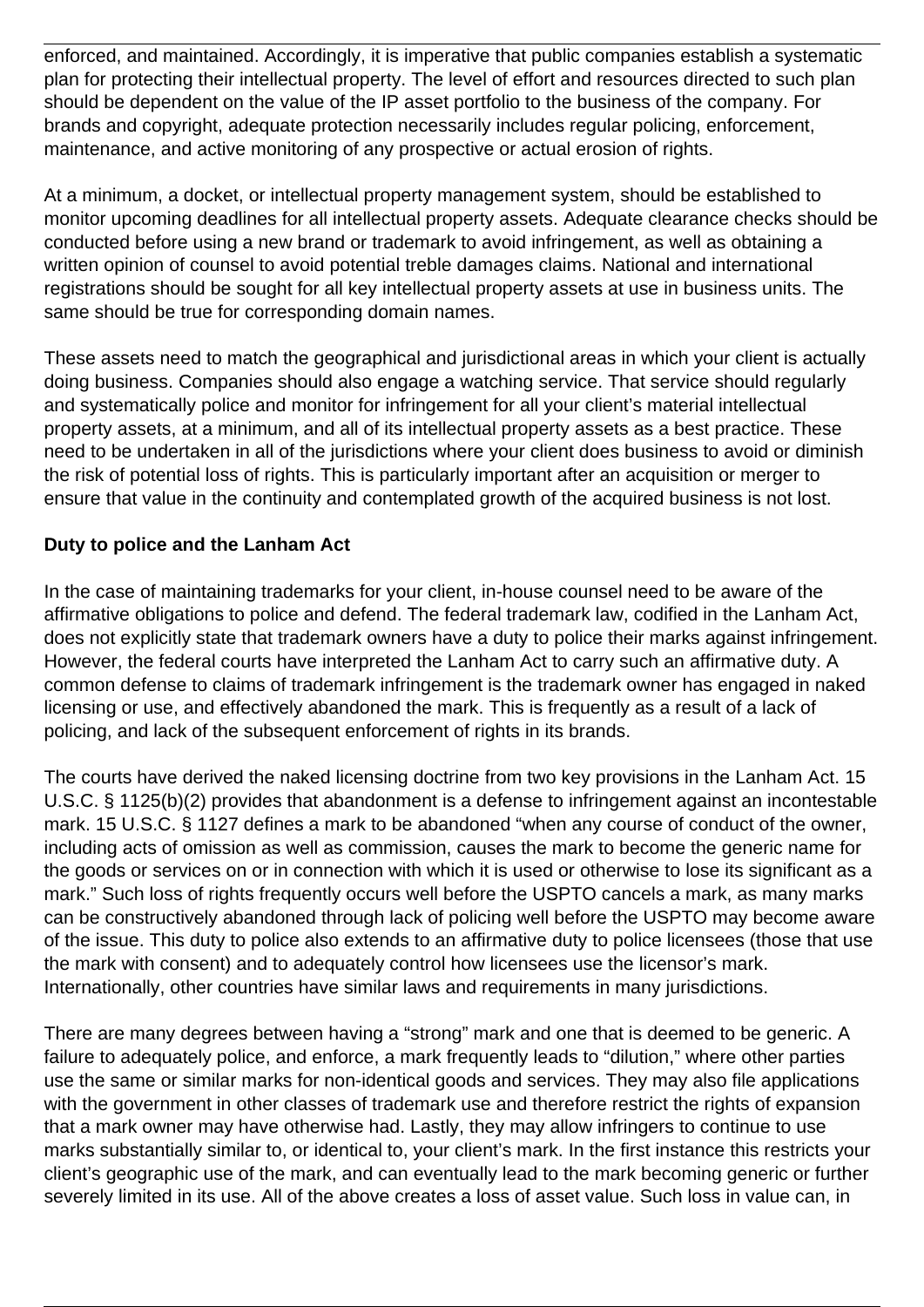the final instance, become total in nature for a brand. At this point, the brand fails to function legally to hold goodwill and the asset value of such brand is completely impaired and considered "abandoned."

It is your responsibility as in-house counsel to ensure that trademarks of your client do not inadvertently fall into legal weakness, unenforceability, or become abandoned. It is also your responsibility to ensure that the true and correct legal picture of such assets is correctly detailed to the CFO and their team for accounting and public reporting purposes. If your clients' trademarks become impaired in some fashion, such conversations may not be easy ones. They can be avoided completely by your proactive management of intellectual property for your client.

#### **Copyright abandonment**

The Federal Copyright law also contains affirmative obligations for your client to police and defend intellectual property. An affirmative defense to a claim of copyright infringement is that the copyright owner has abandoned their rights in the copyrighted material or work. Copyright abandonment "must be manifested by some overt act indicative of a purpose to surrender the rights and allow the public to copy."<sup>1</sup> While there is no bright line test for copyright abandonment, best practice is to actively enforce your copyright so as to avoid the risk of a finding of abandonment. Inactivity is not a defense.

1 Hampton v. Paramount Pictures Corp., 2797 F.2d 100, 104, cert. denied, 364 U.S. 882, 81 S. Ct. 170, 5 L. Ed. 2d 103 (1960).

Many companies fail to police their copyrights at all, particularly on the web. As a result other companies can "pass off " themselves as being associated with the copyright owner or otherwise misuse the copyright. This not only erodes copyright value, but can put the copyright owner at risk of false or misleading advertising, fraud, and counterfeiting damage. Frequently, third parties misusing a company's brands also misuse their copyrights. Again, your efforts as in-house counsel to set up systems to address these issues in advance will avoid challenging reporting situations under Sarbanes-Oxley and fiduciary obligations arising as an officer of the company.

### **4. Implement the plan and monitor compliance**

Once the Intellectual Property Protection Plan has been established, including assignment of specific responsibilities, it must be executed. This requires education of your client's stakeholders associated with intellectual property protection and management inside and outside your client company. Auditors and outside intellectual property counsel should be included in what you are doing at the appropriate times. After the initial implementation, you will need to monitor compliance and undertake periodic maintenance audits. There needs to be a system in place to capture and assess any change in the value of an intellectual property asset that will affect the financial status of the company. This will necessarily include an acquisition of new intellectual property. It will also include the loss, or material erosion of value of an important intellectual property asset.

### **5. Establish internal procedures to ensure changes to IP assets are reported**

Companies must ensure not only that any material change in the value of intellectual property assets is measured, obtained, assessed, and such conclusions audited, but also that there is a procedure to ensure that this information is communicated to the company's management. Such management must include the reporting officers under Sarbanes-Oxley, such as the CEO and the CFO. Ultimately they are charged with overseeing compliance with the act and SEC reporting requirements, but as in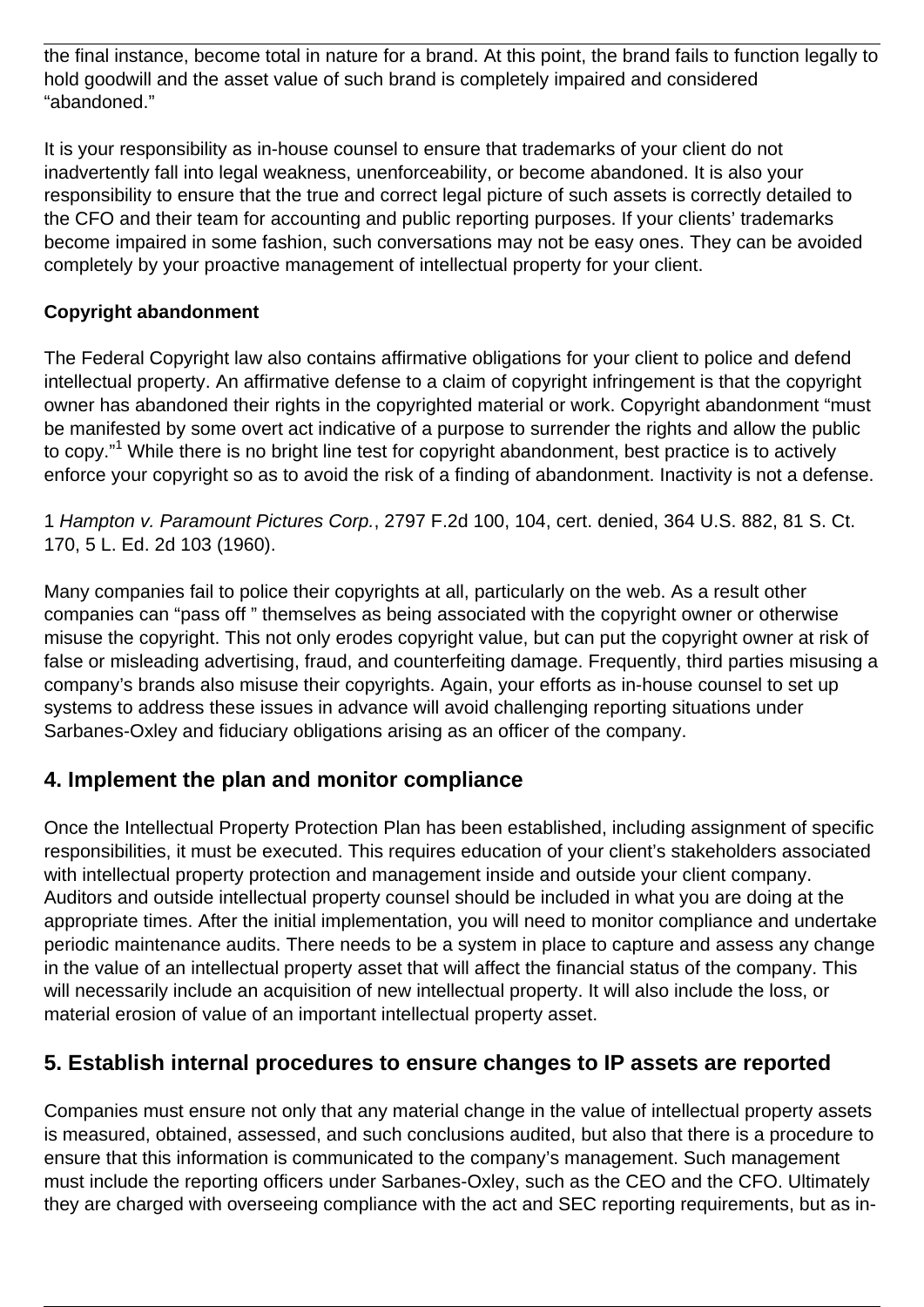house counsel they will be looking to you for advice, guidance, and to ensure compliance in the legal realm.

## **Conclusion**

Your clients face real challenges in properly accounting for and reporting intellectual property assets correctly and accurately. Your job as in-house counsel in setting up and actively monitoring intellectual property management systems is a critical aspect of your clients meeting their obligations under law. While the business judgment rule may provide corporate officers with a wide discretion over what intellectual property assets to maintain and those to abandon, it does not provide legal cover for failure to act, mistakes, or express omission. Given the strict requirements and harsh penalties established by the Sarbanes-Oxley Act, it is extremely important that public companies and their officers are compliant with the act. For those private companies that wish to have the option of a public company exit strategy, the time to become proactive regarding compliance is now.

## **[Sean Collin](/author/sean-collin)**



Founder and CEO

IPWatch Systems Corporation

**Sean Collin** is the founder and CEO of IPWatch Systems Corporation.

[Dr. Mark Lawrence](/author/dr-mark-lawrence)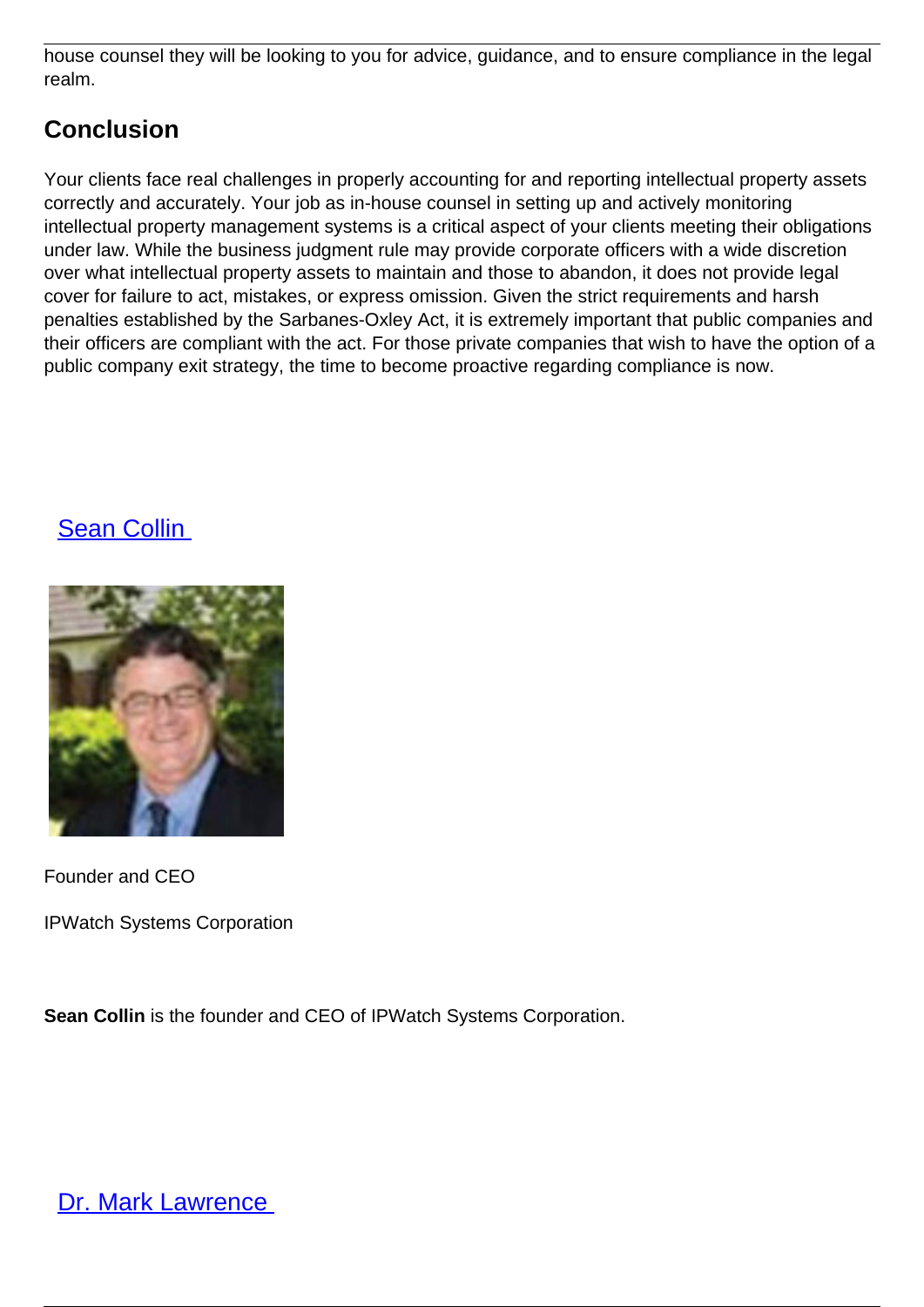

Chair and Professor of Accounting

the University of North Alabama

Dr. Mark Lawrence, CPA, CFM, CITP is chair and professor of accounting at the University of North Alabama where he's taught since 2004. He has over 20 years of accounting experience working for Sonat Inc., Southern Natural Gas Company, El Paso Corporation, and Vulcan Materials Company.

**[Dr. Tom Lovett](/author/dr-tom-lovett)**